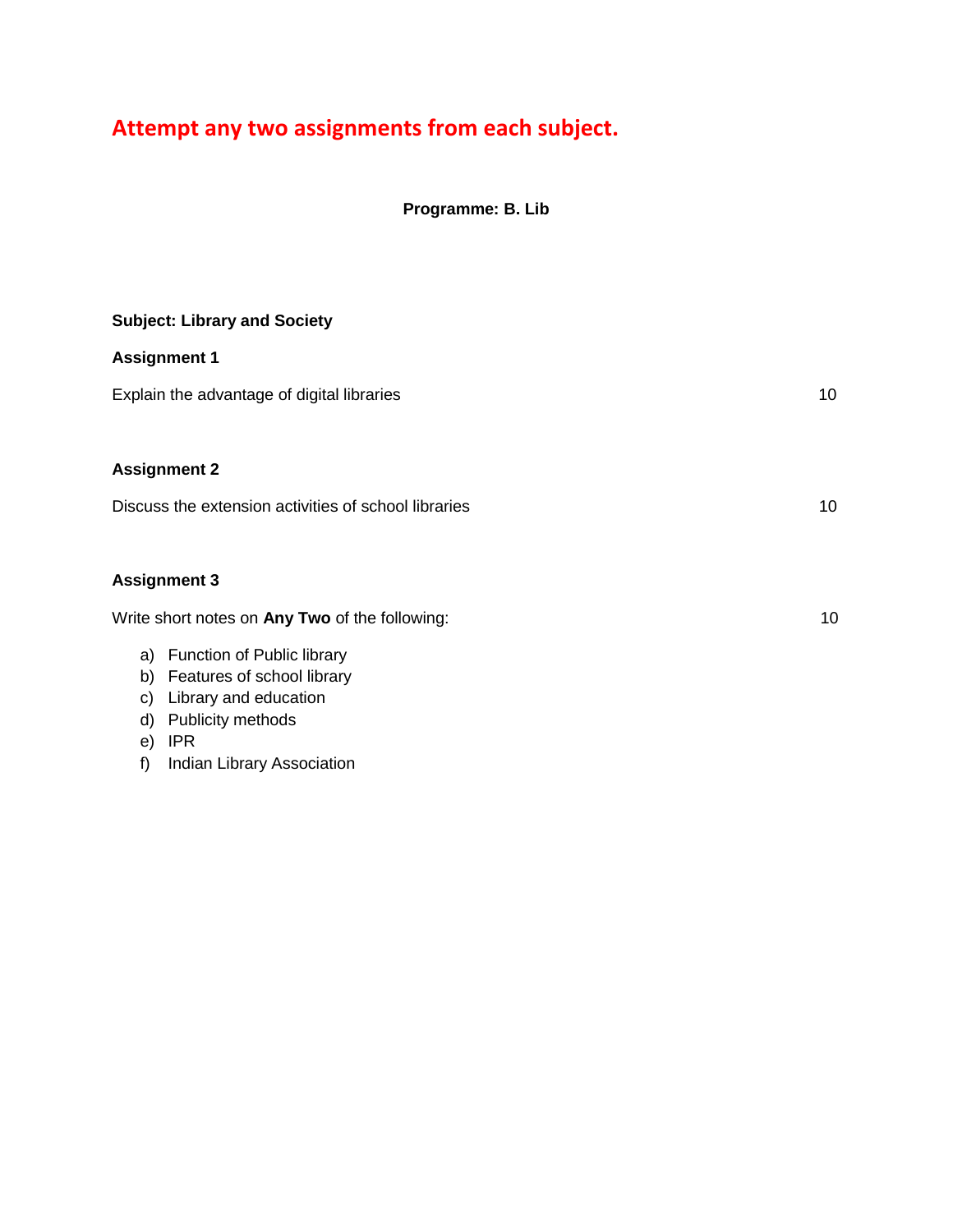# **Subject: Library Management**

| <b>Assignment 1</b>                                                                                                                                                                                                                                                                        |    |
|--------------------------------------------------------------------------------------------------------------------------------------------------------------------------------------------------------------------------------------------------------------------------------------------|----|
| State Ranganathan's view on Library management                                                                                                                                                                                                                                             | 10 |
| <b>Assignment 2</b>                                                                                                                                                                                                                                                                        |    |
| Write a detailed note on stock verification                                                                                                                                                                                                                                                | 10 |
| <b>Assignment 3</b>                                                                                                                                                                                                                                                                        |    |
| Write short notes on Any Two of the following:<br><b>Library Administration</b><br>a)<br><b>Periodicals Binding</b><br>b)<br>Selection tools for periodicals<br>C)<br>Selection process of a college Librarian<br>d)<br><b>Process Slip</b><br>e)<br><b>University Library Rules</b><br>f) | 10 |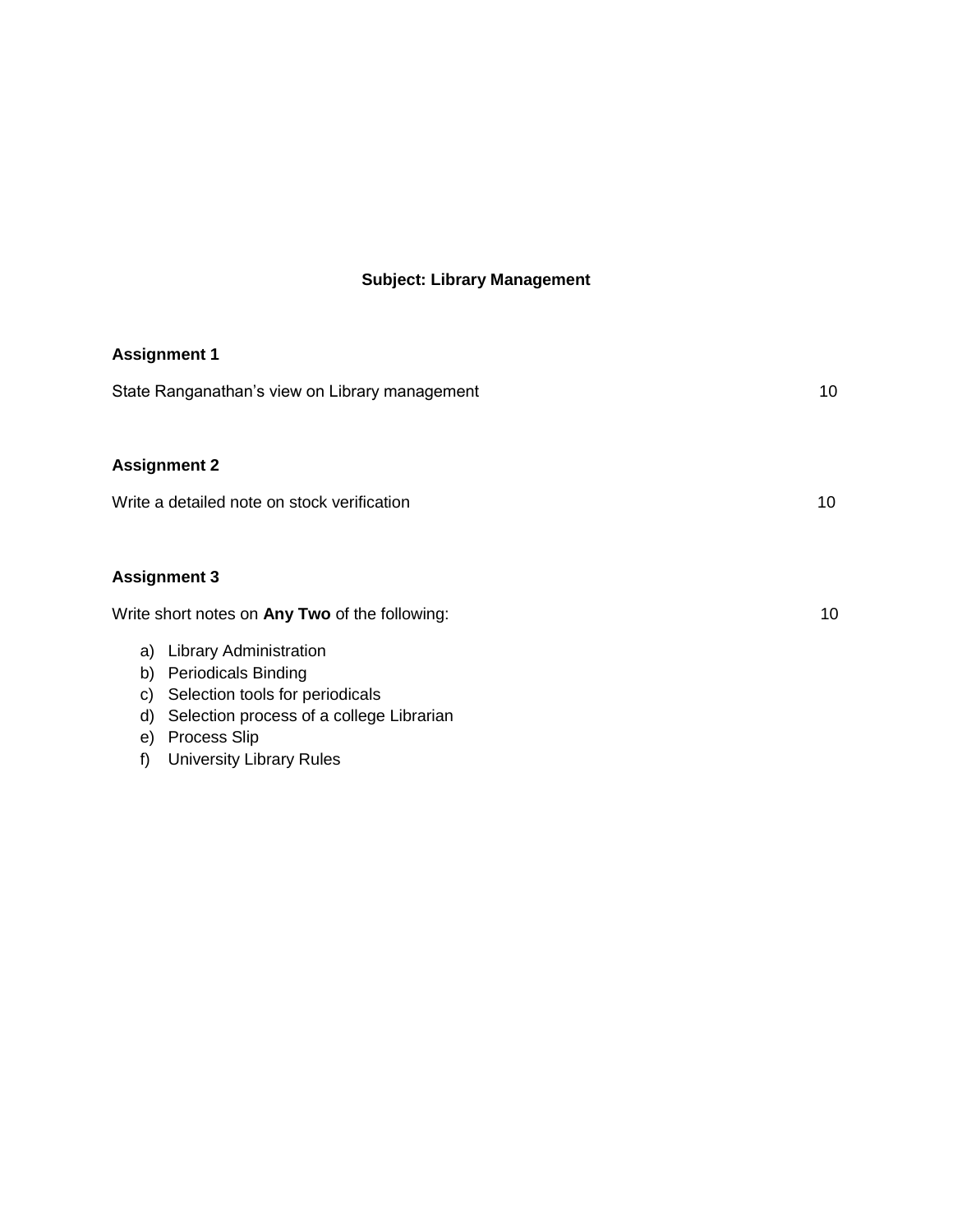# **Subject: Information Services**

| <b>Assignment 1</b>                                                                                                                                             |    |
|-----------------------------------------------------------------------------------------------------------------------------------------------------------------|----|
| Discuss different approaches to information                                                                                                                     | 10 |
|                                                                                                                                                                 |    |
| <b>Assignment 2</b>                                                                                                                                             |    |
| What is an abstract? Describe various types of abstracts                                                                                                        | 10 |
|                                                                                                                                                                 |    |
| <b>Assignment 3</b>                                                                                                                                             |    |
| Write short notes on Any Two of the following:                                                                                                                  | 10 |
| Patent<br>a)<br>b)<br><b>Tertiary sources</b><br>Information flow<br>$\mathbf{C}$<br>Uniterm Indexing System<br>d)<br><b>ISDS</b><br>e)<br>f)<br>Chain Indexing |    |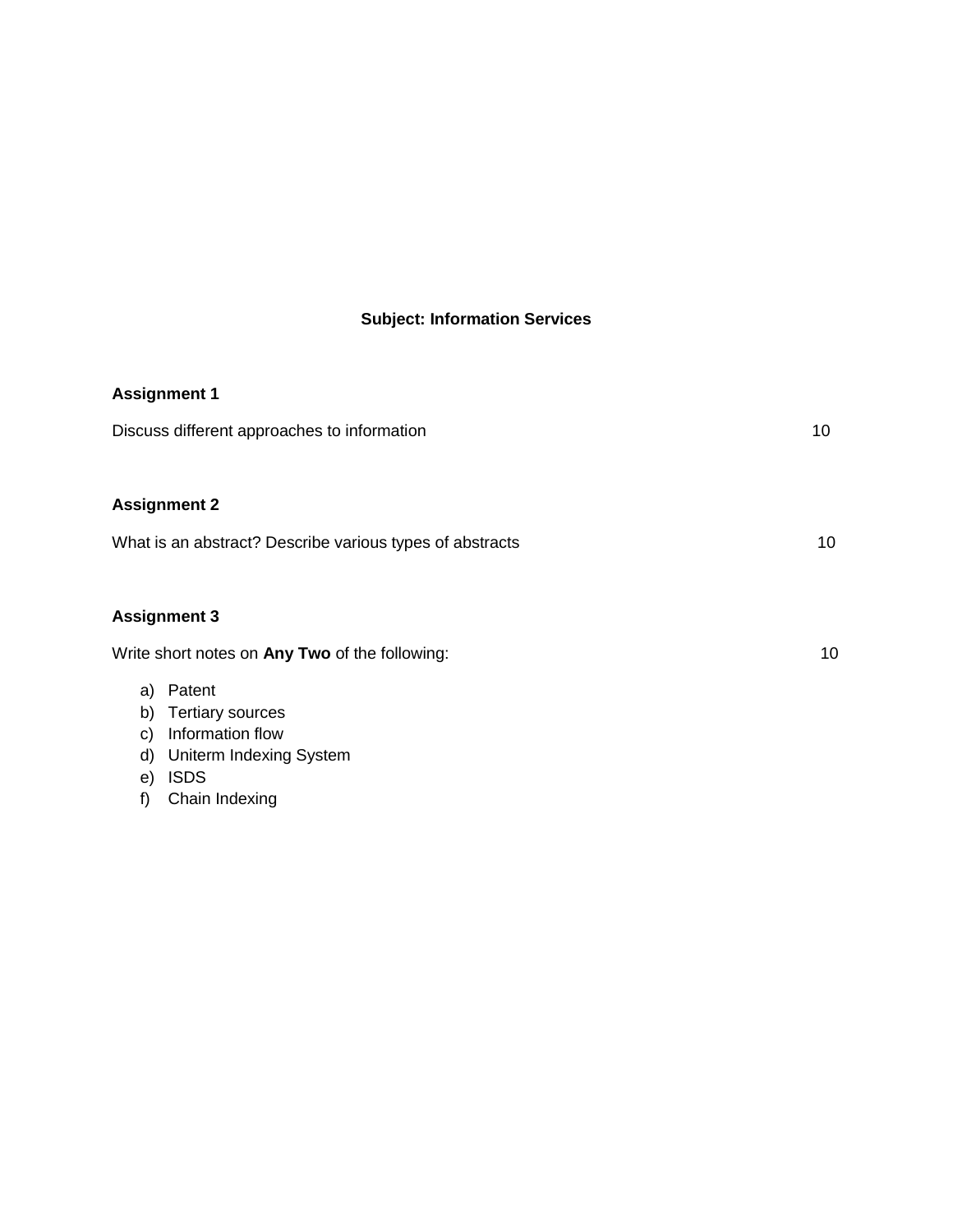#### **Subject: Information Sources**

| <b>Assignment 1</b>                                                                                    |
|--------------------------------------------------------------------------------------------------------|
| Define the concept "Reference Service" and explain its importance in libraries<br>10                   |
|                                                                                                        |
| <b>Assignment 2</b>                                                                                    |
| Bring out the difference between general books and reference books. Give examples.<br>10               |
|                                                                                                        |
| <b>Assignment 3</b>                                                                                    |
| Write short notes on Any Two of the following:<br>10                                                   |
| India: A Reference Annual<br>a)                                                                        |
| Indian Books in Print<br>b)<br>World of Learning<br>C)                                                 |
| Bharatvarshiya Charitrakosh (Ed by Siddheshwarshastri Chitrav)<br>d)<br><b>Referral Services</b><br>e) |
| Bharatiya Sanskriti Kosha<br>f)                                                                        |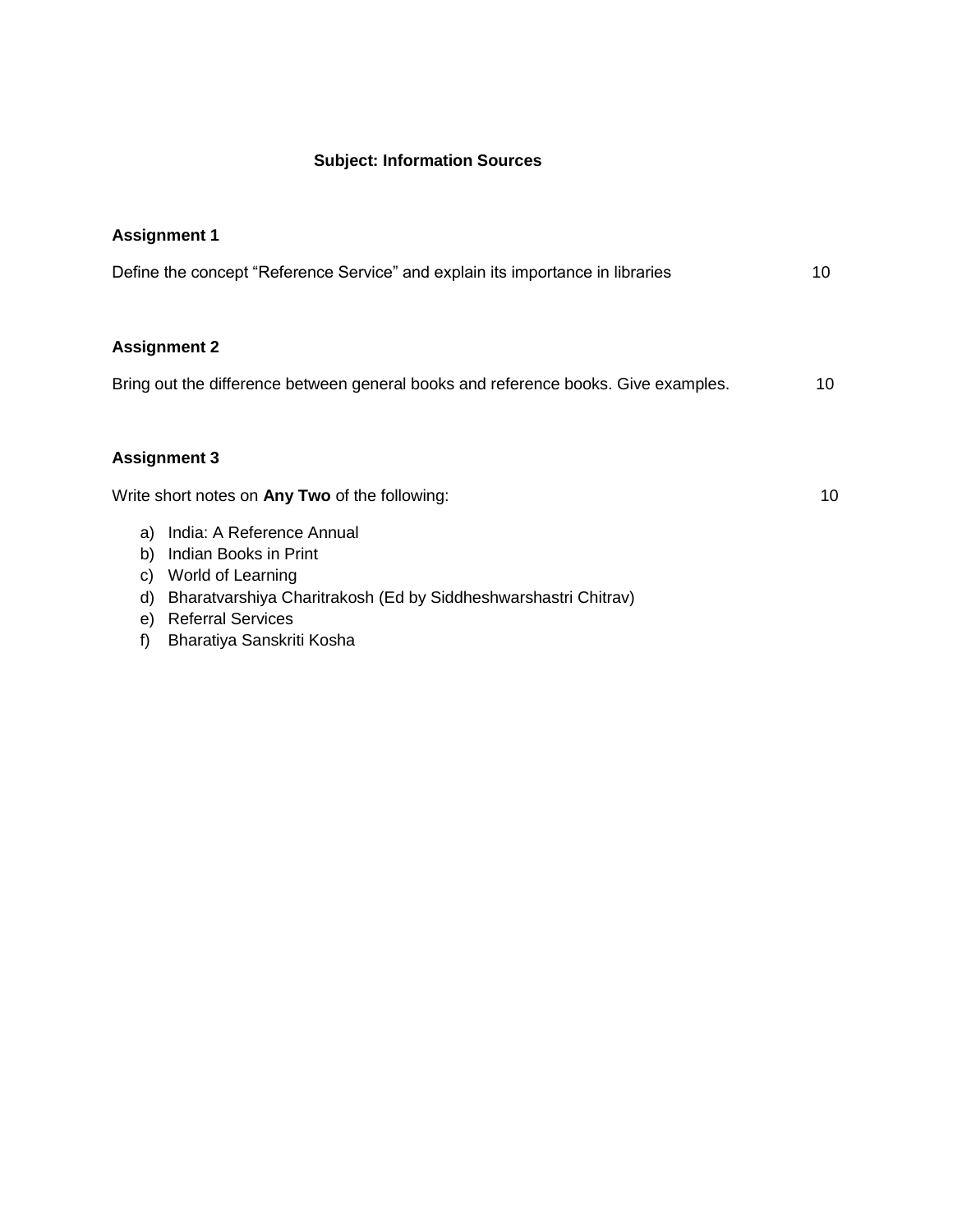## **Subject: Classification Theory**

| <b>Assignment 1</b>                                    |    |
|--------------------------------------------------------|----|
| Explain the necessity of classification in the library | 10 |
|                                                        |    |
| <b>Assignment 2</b>                                    |    |
| State the standard sub division in D.D. C.             | 10 |
|                                                        |    |
| <b>Assignment 3</b>                                    |    |
| Write short notes on Any Two of the following:         | 10 |
| Artificial classification<br>a)<br>Brocan order<br>b)  |    |
|                                                        |    |

- c) Mixed Notation
- d) Tree of Porphyra
- e) Dr. Melvil Dewey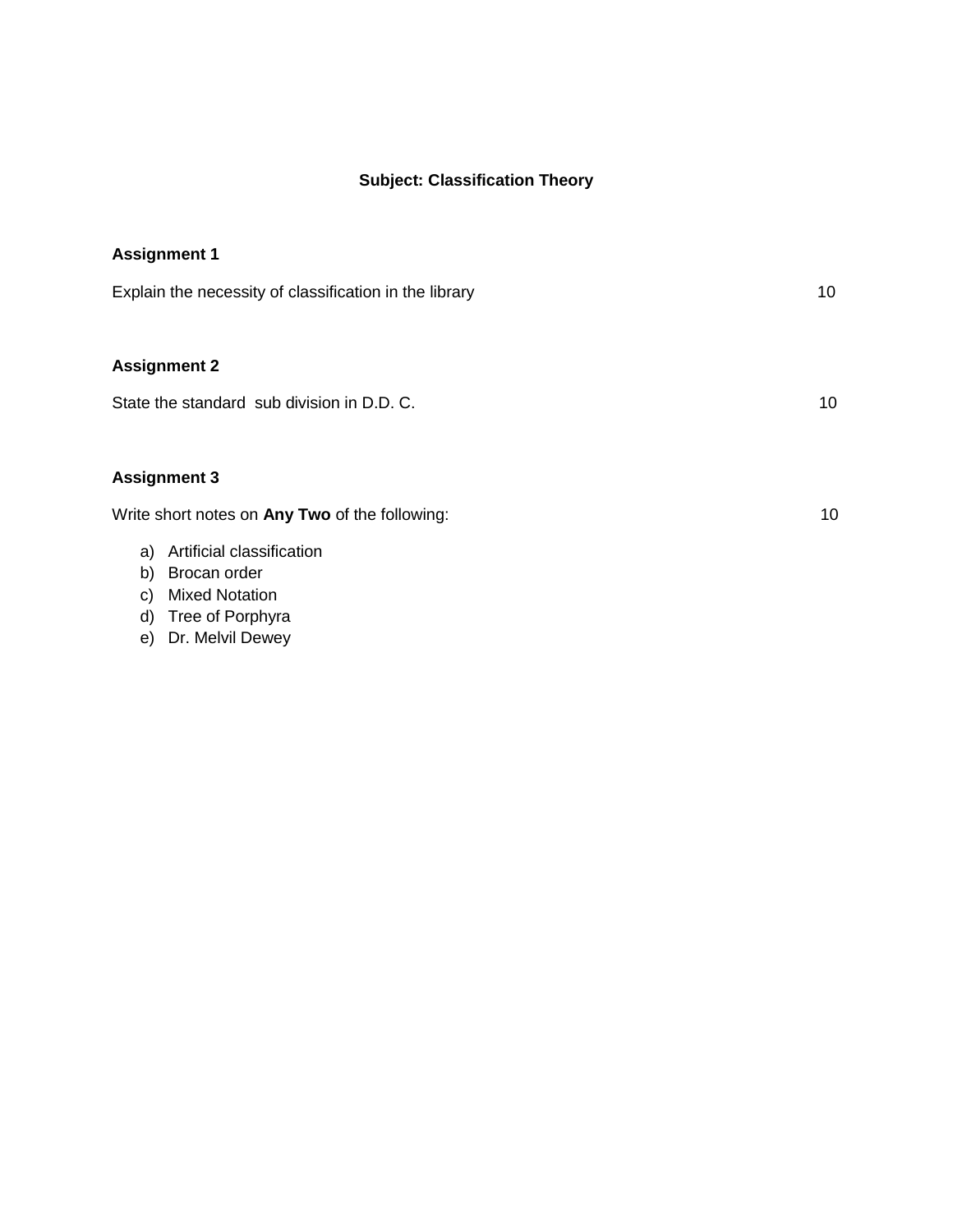## **Subject: Cataloguing Theory**

| <b>Assignment 1</b>                                                                                                                                                                      |    |
|------------------------------------------------------------------------------------------------------------------------------------------------------------------------------------------|----|
| Discuss the role of a cataloguer in a library                                                                                                                                            | 10 |
| <b>Assignment 2</b>                                                                                                                                                                      |    |
| Discuss the Dictionary catalogues                                                                                                                                                        | 10 |
| <b>Assignment 3</b>                                                                                                                                                                      |    |
| Write short notes on Any Two of the following:                                                                                                                                           | 10 |
| Book Form of catalogue<br>a)<br><b>Trade Catalogue</b><br>b)<br><b>MARC</b><br>C)<br>Filling of entries in a library catalogue<br>d)<br>Parts of a main entry (According to C.C.C)<br>e) |    |